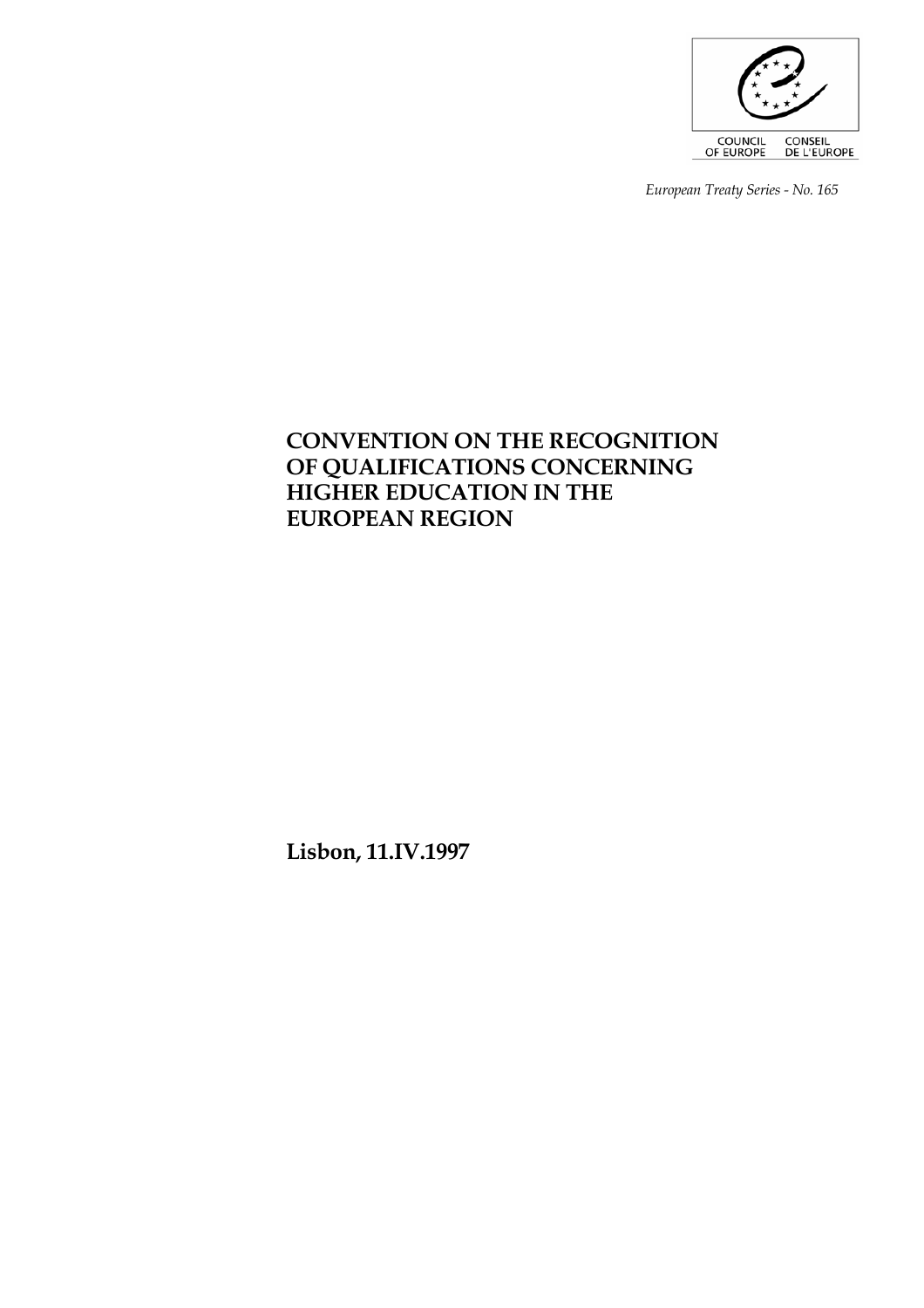### **The Parties to this Convention**,

 *Conscious* of the fact that the right to education is a human right, and that higher education, which is instrumental in the pursuit and advancement of knowledge, constitutes an exceptionally rich cultural and scientific asset for both individuals and society;

 *Considering* that higher education should play a vital role in promoting peace, mutual understanding and tolerance, and in creating mutual confidence among peoples and nations;

 *Considering* that the great diversity of education systems in the European region reflects its cultural, social, political, philosophical, religious and economic diversity, an exceptional asset which should be fully respected;

 *Desiring* to enable all people of the region to benefit fully from this rich asset of diversity by facilitating access by the inhabitants of each State and by the students of each Party's educational institutions to the educational resources of the other Parties, more specifically by facilitating their efforts to continue their education or to complete a period of studies in higher education institutions in those other Parties;

 *Considering* that the recognition of studies, certificates, diplomas and degrees obtained in another country of the European region represents an important measure for promoting academic mobility between the Parties;

 *Attaching* great importance to the principle of institutional autonomy, and conscious of the need to uphold and protect this principle;

 *Convinced* that a fair recognition of qualifications is a key element of the right to education and a responsibility of society;

 *Having regard* to the Council of Europe and UNESCO Conventions covering academic recognition in Europe:

 European Convention on the Equivalence of Diplomas leading to Admission to Universities (1953, ETS No. 15), and its Protocol (1964, ETS No. 49);

European Convention on the Equivalence of Periods of University Study (1956, ETS No. 21);

 European Convention on the Academic Recognition of University Qualifications (1959, ETS No. 32);

 Convention on the Recognition of Studies, Diplomas and Degrees concerning Higher Education in the States belonging to the Europe Region (1979);

 European Convention on the General Equivalence of Periods of University Study (1990, ETS No. 138);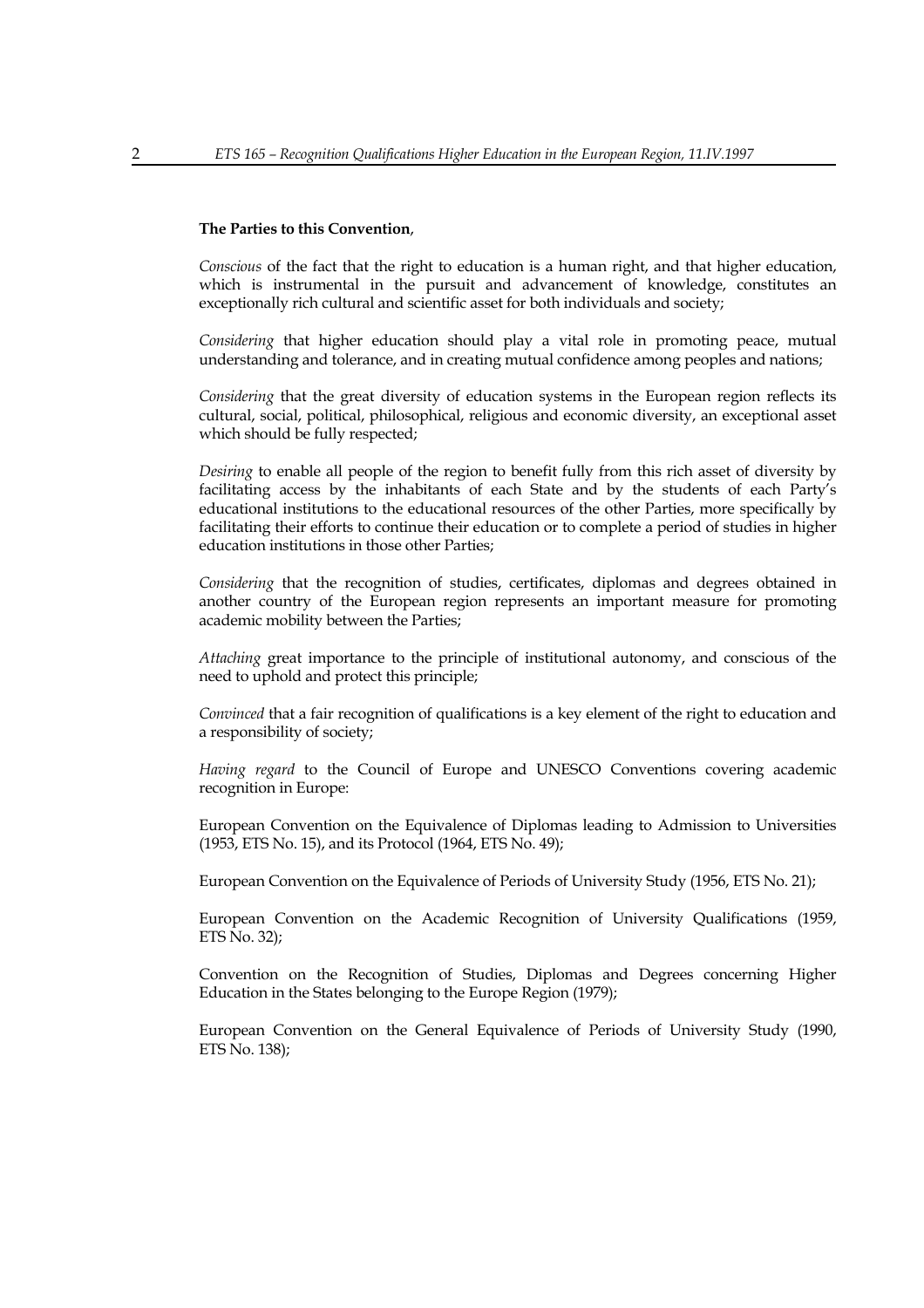*Having regard* also to the International Convention on the Recognition of Studies, Diplomas and Degrees in Higher Education in the Arab and European States bordering on the Mediterranean (1976), adopted within the framework of UNESCO and partially covering academic recognition in Europe;

 *Mindful* that this Convention should also be considered in the context of the UNESCO conventions and the International Recommendation covering other Regions of the world, and of the need for an improved exchange of information between these Regions;

 *Conscious* of the wide ranging changes in higher education in the European region since these Conventions were adopted, resulting in considerably increased diversification within and between national higher education systems, and of the need to adapt the legal instruments and practice to reflect these developments;

 *Conscious* of the need to find common solutions to practical recognition problems in the European region;

 *Conscious* of the need to improve current recognition practice and to make it more transparent and better adapted to the current situation of higher education in the European region;

 *Confident* of the positive significance of a Convention elaborated and adopted under the joint auspices of the Council of Europe and UNESCO providing a framework for the further development of recognition practices in the European region;

 *Conscious* of the importance of providing permanent implementation mechanisms in order to put the principles and provisions of the current Convention into practice,

Have agreed as follows:

# **Section I. Definitions**

### **Article I**

For the purposes of this Convention, the following terms shall have the following meaning:

### **Access (to higher education)**

 The right of qualified candidates to apply and to be considered for admission to higher education.

#### **Admission (to higher education institutions and programmes)**

 The act of, or system for, allowing qualified applicants to pursue studies in higher education at a given institution and/or a given programme.

#### **Assessment (of institutions or programmes)**

 The process for establishing the educational quality of a higher education institution or programme.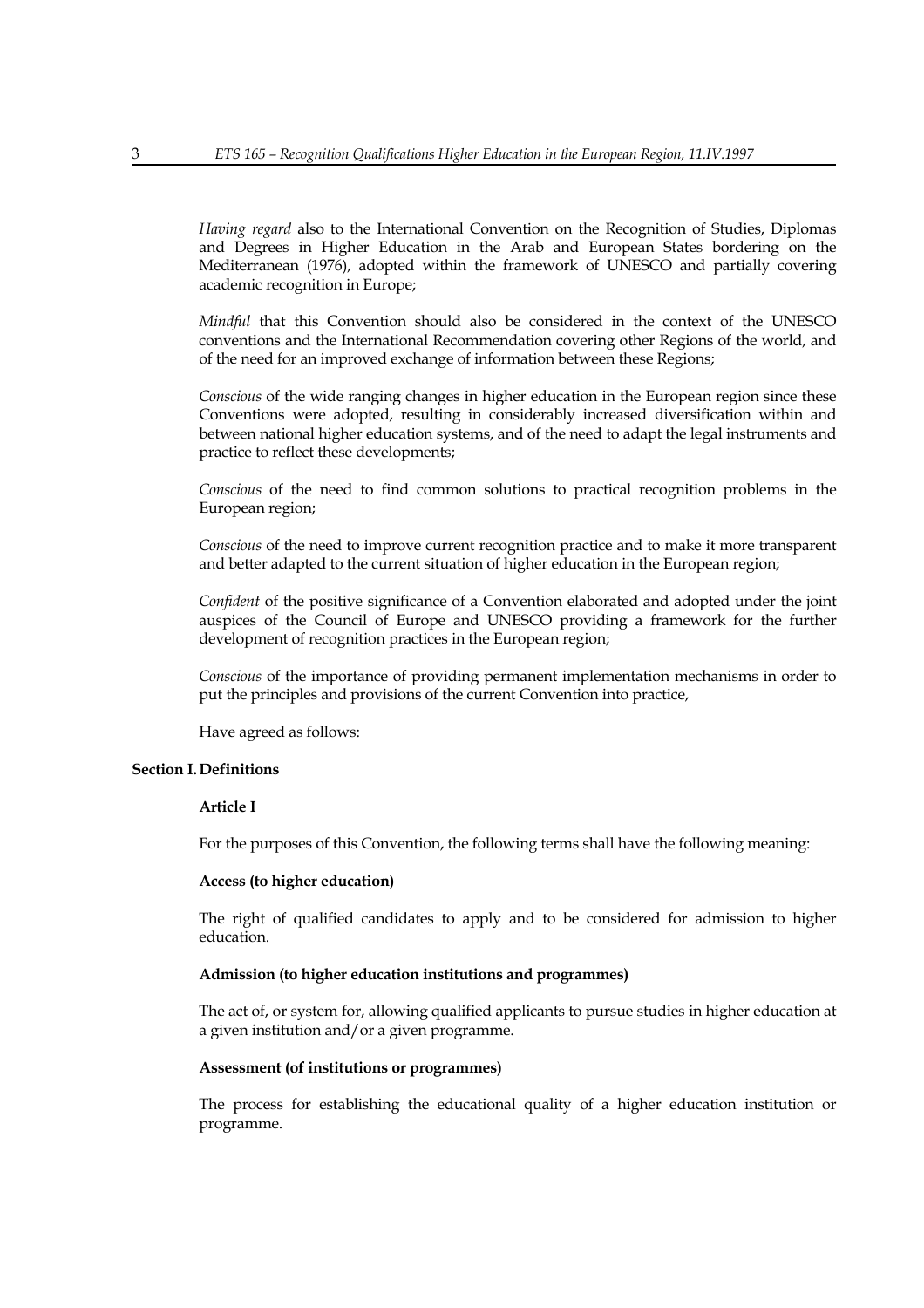# **Assessment (of individual qualifications)**

 The written appraisal or evaluation of an individual's foreign qualifications by a competent body.

### **Competent recognition authority**

 A body officially charged with making binding decisions on the recognition of foreign qualifications.

# **Higher education**

 All types of courses of study, or sets of courses of study, training or training for research at the post secondary level which are recognized by the relevant authorities of a Party as belonging to its higher education system.

### **Higher education institution**

 An establishment providing higher education and recognized by the competent authority of a Party as belonging to its system of higher education.

### **Higher education programme**

 A course of study recognized by the competent authority of a Party as belonging to its system of higher education, and the completion of which provides the student with a higher education qualification.

### **Period of study**

 Any component of a higher education programme which has been evaluated and documented and, while not a complete programme of study in itself, represents a significant acquisition of knowledge or skill.

### **Qualification**

### **A. Higher education qualification**

 Any degree, diploma or other certificate issued by a competent authority attesting the successful completion of a higher education programme.

### **B. Qualification giving access to higher education**

 Any diploma or other certificate issued by a competent authority attesting the successful completion of an education programme and giving the holder of the qualification the right to be considered for admission to higher education (cf. the definition of access).

### **Recognition**

 A formal acknowledgement by a competent authority of the value of a foreign educational qualification with a view to access to educational and/or employment activities.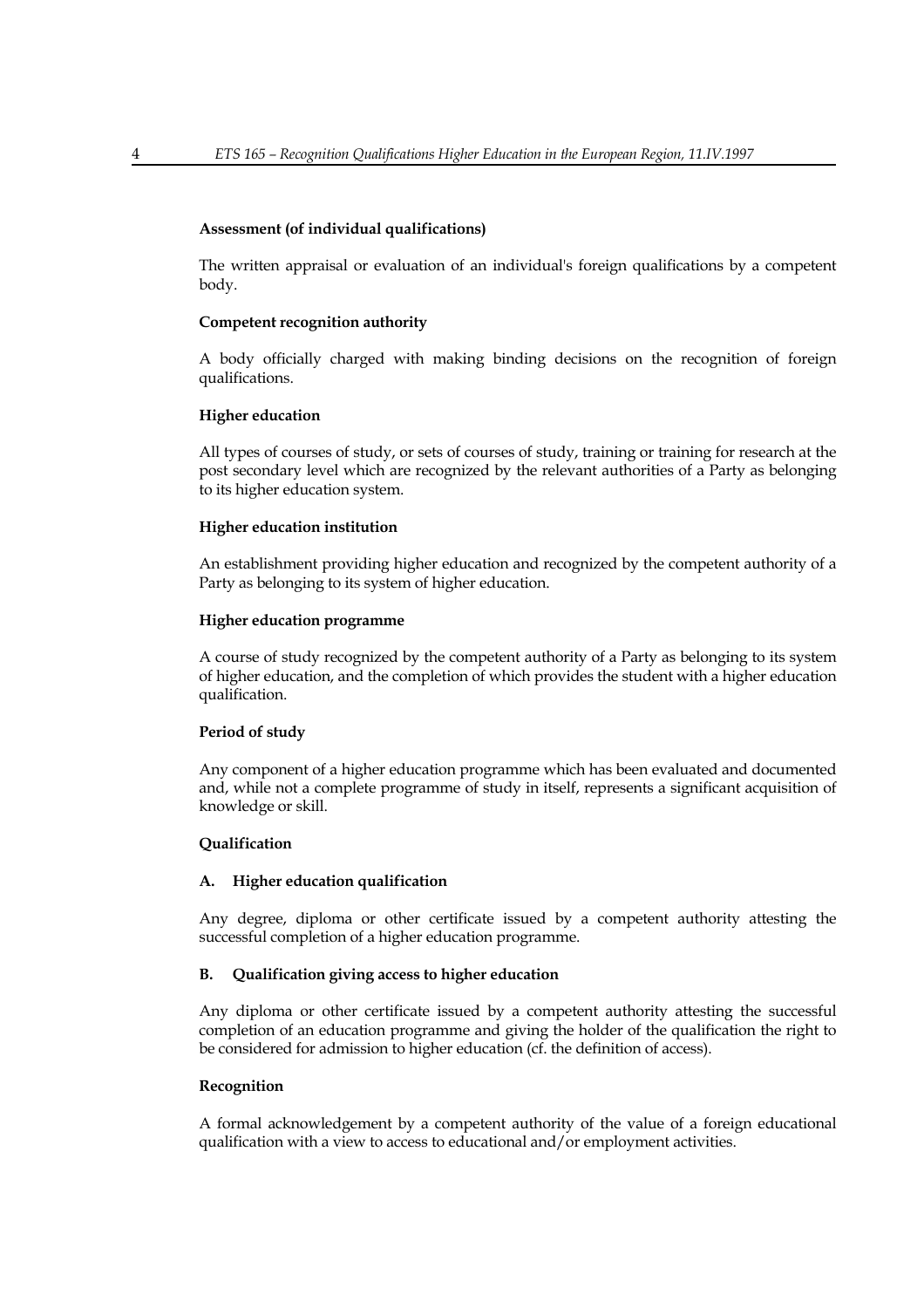# **Requirement**

# **A. General requirements**

 Conditions that must in all cases be fulfilled for access to higher education, or to a given level thereof, or for the award of a higher education qualification at a given level.

### **B. Specific requirements**

 Conditions that must be fulfilled, in addition to the general requirements, in order to gain admission to a particular higher education programme, or for the award of a specific higher education qualification in a particular field of study.

# **Section II. The competence of authorities**

# **Article II.1**

 1 Where central authorities of a Party are competent to make decisions in recognition cases, that Party shall be immediately bound by the provisions of this Convention and shall take the necessary measures to ensure the implementation of its provisions on its territory.

 Where the competence to make decisions in recognition matters lies with components of the Party, the Party shall furnish one of the depositaries with a brief statement of its constitutional situation or structure at the time of signature or when depositing its instrument of ratification, acceptance, approval or accession, or any time thereafter. In such cases, the competent authorities of the components of the Parties so designated shall take the necessary measures to ensure implementation of the provisions of this Convention on their territory.

- 2 Where the competence to make decisions in recognition matters lies with individual higher education institutions or other entities, each Party according to its constitutional situation or structure shall transmit the text of this convention to these institutions or entities and shall take all possible steps to encourage the favourable consideration and application of its provisions.
- 3 The provisions of paragraphs 1 and 2 of this Article shall apply, *mutatis mutandis*, to the obligations of the Parties under subsequent articles of this Convention.

### **Article II.2**

 At the time of signature or when depositing its instrument of ratification, acceptance, approval or accession, or at any time thereafter, each State, the Holy See or the European Community shall inform either depositary of the present Convention of the authorities which are competent to make different categories of decisions in recognition cases.

# **Article II.3**

 Nothing in this Convention shall be deemed to derogate from any more favourable provisions concerning the recognition of qualifications issued in one of the Parties contained in or stemming from an existing or a future treaty to which a Party to this Convention may be or may become a party.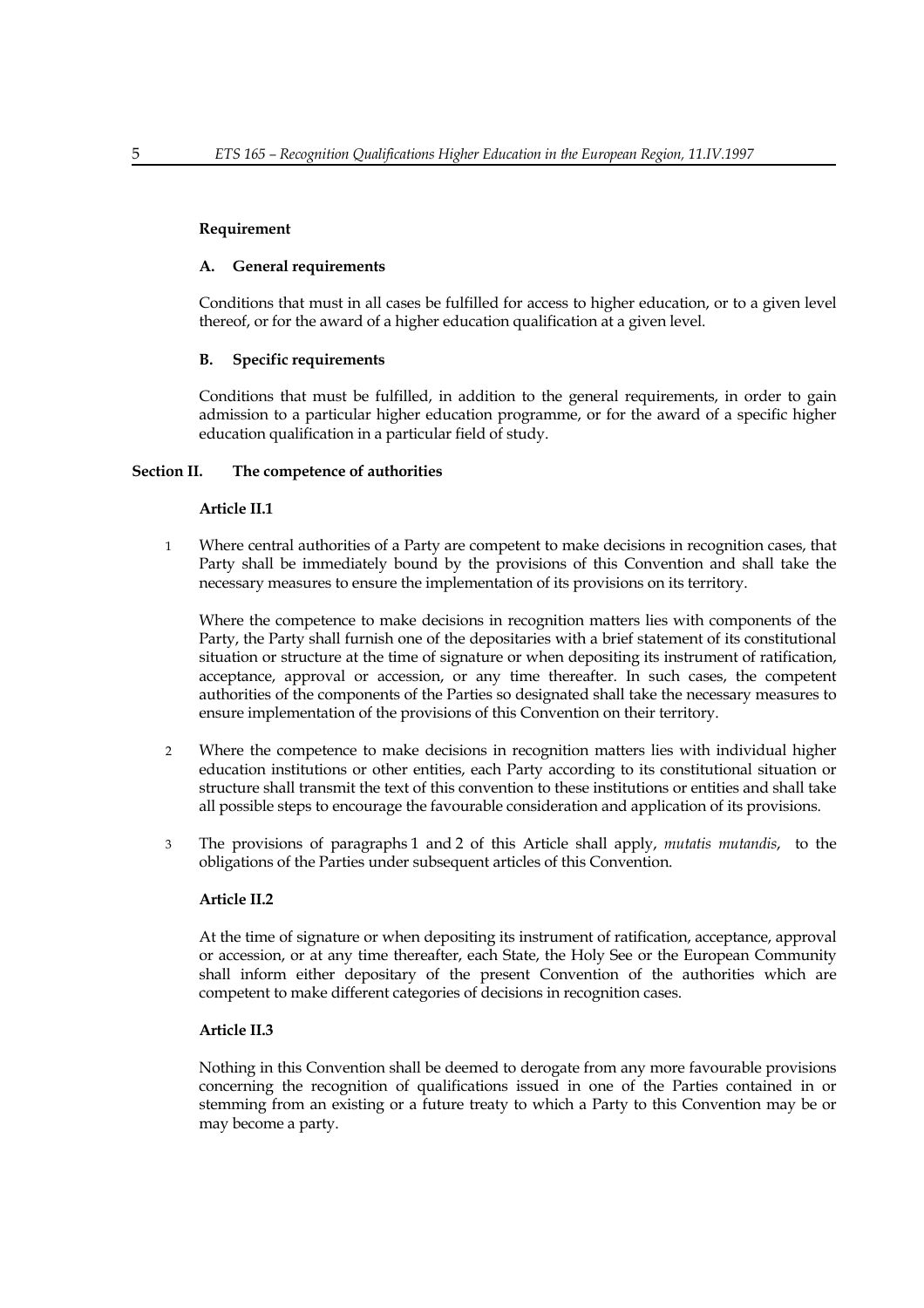# **Section III. Basic principles related to the assessment of qualifications**

# **Article III.1**

- 1 Holders of qualifications issued in one of the Parties shall have adequate access, upon request to the appropriate body, to an assessment of these qualifications.
- 2 No discrimination shall be made in this respect on any ground such as the applicant's gender, race, colour, disability, language, religion, political or other opinion, national, ethnic or social origin, association with a national minority, property, birth or other status, or on the grounds of any other circumstance not related to the merits of the qualification for which recognition is sought. In order to assure this right, each Party undertakes to make appropriate arrangements for the assessment of an application for recognition of qualifications solely on the basis of the knowledge and skills achieved.

# **Article III.2**

 Each Party shall ensure that the procedures and criteria used in the assessment and recognition of qualifications are transparent, coherent and reliable.

### **Article III.3**

- 1 Decisions on recognition shall be made on the basis of appropriate information on the qualifications for which recognition is sought.
- 2 In the first instance, the responsibility for providing adequate information rests with the applicant, who shall provide such information in good faith.
- 3 Notwithstanding the responsibility of the applicant, the institutions having issued the qualifications in question shall have a duty to provide, upon request of the applicant and within reasonable limits, relevant information to the holder of the qualification, to the institution, or to the competent authorities of the country in which recognition is sought.
- 4 The Parties shall instruct or encourage, as appropriate, all education institutions belonging to their education systems to comply with any reasonable request for information for the purpose of assessing qualifications earned at the said institutions.
- 5 The responsibility to demonstrate that an application does not fulfil the relevant requirements lies with the body undertaking the assessment.

### **Article III.4**

 Each Party shall ensure, in order to facilitate the recognition of qualifications, that adequate and clear information on its education system is provided.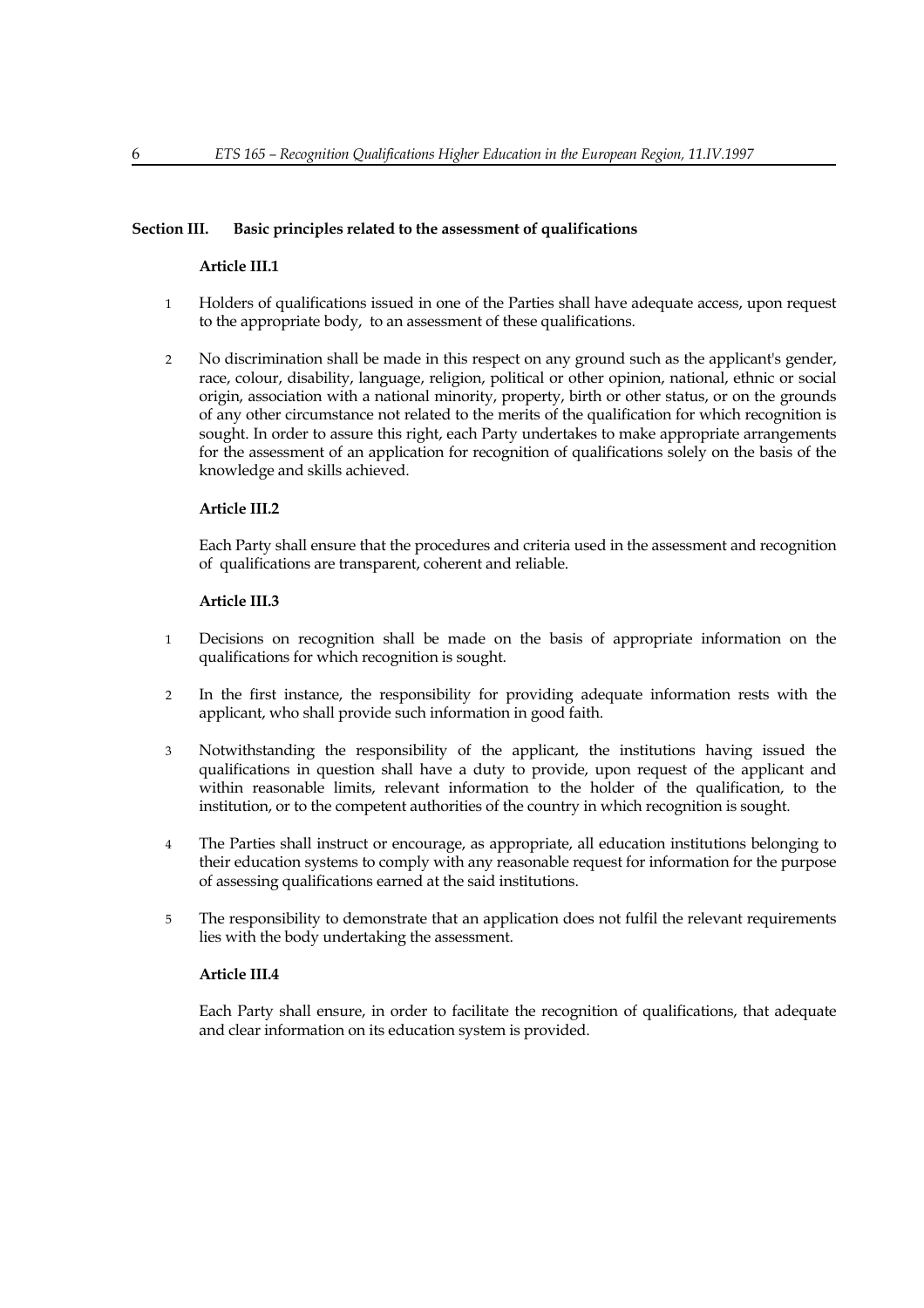### **Article III.5**

 Decisions on recognition shall be made within a reasonable time limit specified beforehand by the competent recognition authority and calculated from the time all necessary information in the case has been provided. If recognition is withheld, the reasons for the refusal to grant recognition shall be stated, and information shall be given concerning possible measures the applicant may take in order to obtain recognition at a later stage. If recognition is withheld, or if no decision is taken, the applicant shall be able to make an appeal within a reasonable time limit.

# **Section IV. Recognition of qualifications giving access to higher education**

#### **Article IV.1**

 Each Party shall recognize the qualifications issued by other Parties meeting the general requirements for access to higher education in those Parties for the purpose of access to programmes belonging to its higher education system, unless a substantial difference can be shown between the general requirements for access in the Party in which the qualification was obtained and in the Party in which recognition of the qualification is sought.

### **Article IV.2**

 Alternatively, it shall be sufficient for a Party to enable the holder of a qualification issued in one of the other Parties to obtain an assessment of that qualification, upon request by the holder, and the provisions of Article IV.1 shall apply *mutatis mutandis* to such a case.

### **Article IV.3**

 Where a qualification gives access only to specific types of institutions or programmes of higher education in the Party in which the qualification was obtained, each other Party shall grant holders of such qualifications access to similar specific programmes in institutions belonging to its higher education system, unless a substantial difference can be demonstrated between the requirements for access in the Party in which the qualification was obtained and the Party in which recognition of the qualification is sought.

# **Article IV.4**

 Where admission to particular higher education programmes is dependent on the fulfilment of specific requirements in addition to the general requirements for access, the competent authorities of the Party concerned may impose the additional requirements equally on holders of qualifications obtained in the other Parties or assess whether applicants with qualifications obtained in other Parties fulfil equivalent requirements.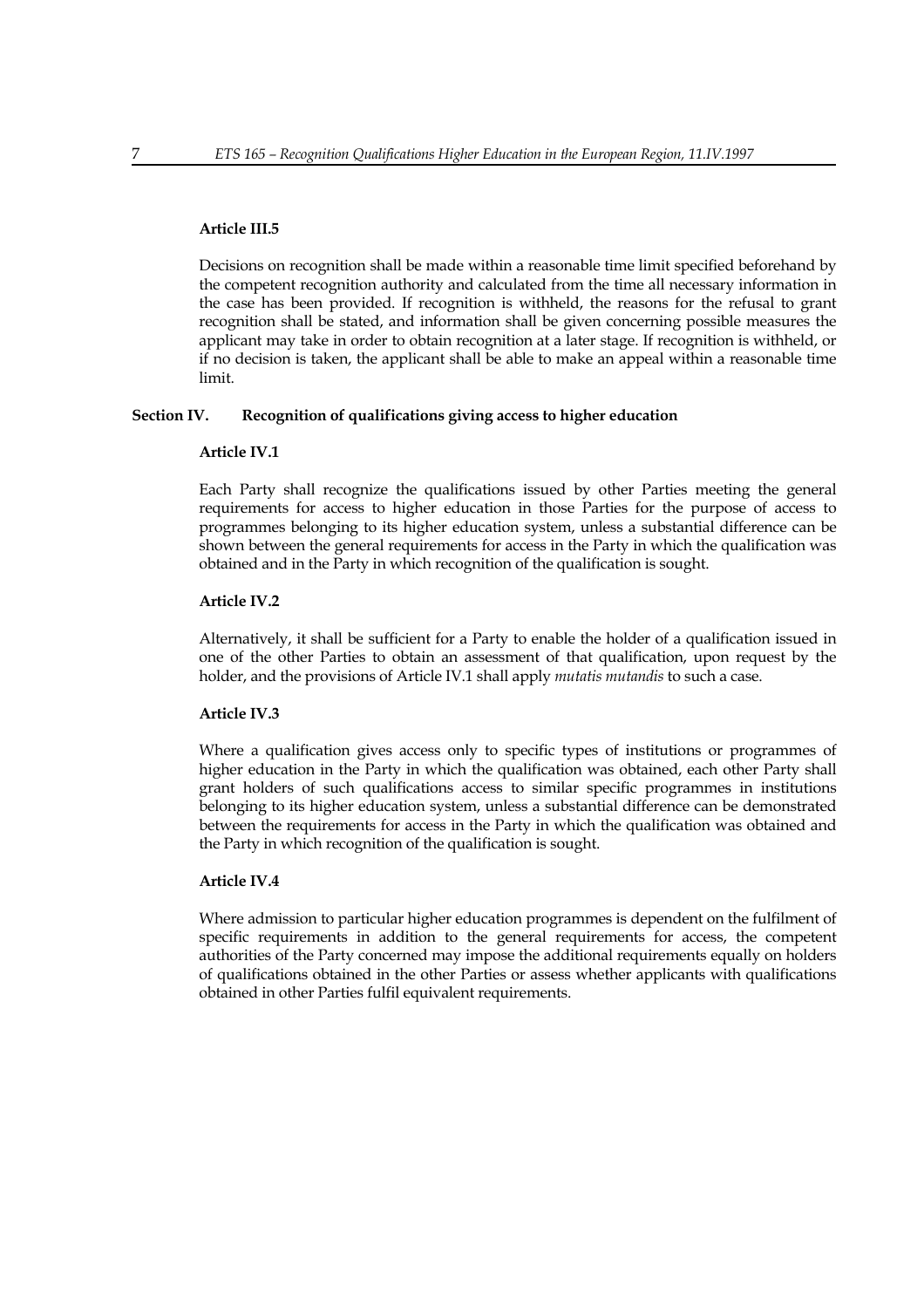# **Article IV.5**

 Where, in the Party in which they have been obtained, school leaving certificates give access to higher education only in combination with additional qualifying examinations as a prerequisite for access, the other Parties may make access conditional on these requirements or offer an alternative for satisfying such additional requirements within their own educational systems. Any State, the Holy See or the European Community may, at the time of signature or when depositing its instrument of ratification, acceptance, approval or accession, or at any time thereafter, notify one of the depositaries that it avails itself of the provisions of this Article, specifying the Parties in regard to which it intends to apply this Article as well as the reasons therefor.

### **Article IV.6**

 Without prejudice to the provisions of Articles IV.1, IV.2, IV.3, IV.4 and IV.5, admission to a given higher education institution, or to a given programme within such an institution, may be restricted or selective. In cases in which admission to a higher education institution and/or programme is selective, admission procedures should be designed with a view to ensuring that the assessment of foreign qualifications is carried out according to the principles of fairness and non-discrimination described in Section III.

# **Article IV.7**

 Without prejudice to the provisions of Articles IV.1, IV.2, IV.3, IV.4 and IV.5, admission to a given higher education institution may be made conditional on demonstration by the applicant of sufficient competence in the language or languages of instruction of the institution concerned, or in other specified languages.

#### **Article IV.8**

 In the Parties in which access to higher education may be obtained on the basis of nontraditional qualifications, similar qualifications obtained in other Parties shall be assessed in a similar manner as non-traditional qualifications earned in the Party in which recognition is sought.

### **Article IV.9**

 For the purpose of admission to programmes of higher education, each Party may make the recognition of qualifications issued by foreign educational institutions operating in its territory contingent upon specific requirements of national legislation or specific agreements concluded with the Party of origin of such institutions.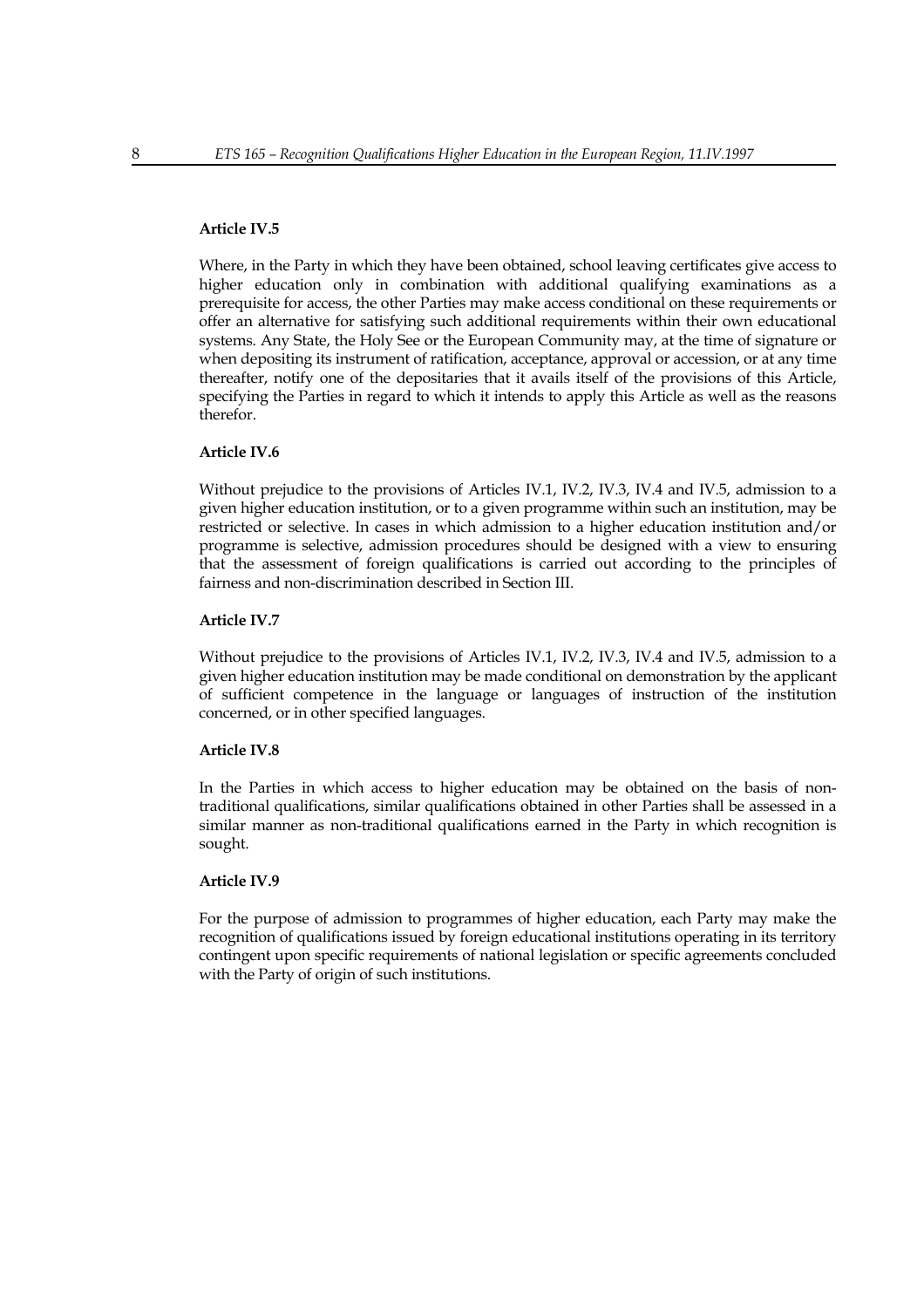# **Section V. Recognition of periods of study**

# **Article V.1**

 Each Party shall recognize periods of study completed within the framework of a higher education programme in another Party. This recognition shall comprise such periods of study towards the completion of a higher education programme in the Party in which recognition is sought, unless substantial differences can be shown between the periods of study completed in another Party and the part of the higher education programme which they would replace in the Party in which recognition is sought.

# **Article V.2**

 Alternatively, it shall be sufficient for a Party to enable a person who has completed a period of study within the framework of a higher education programme in another Party to obtain an assessment of that period of study, upon request by the person concerned, and the provisions of Article V.1 shall apply *mutatis mutandis* to such a case.

# **Article V.3**

In particular, each Party shall facilitate recognition of periods of study when:

- a there has been a previous agreement between, on the one hand, the higher education institution or the competent authority responsible for the relevant period of study and, on the other hand, the higher education institution or the competent recognition authority responsible for the recognition that is sought; and
- b the higher education institution in which the period of study has been completed has issued a certificate or transcript of academic records attesting that the student has successfully completed the stipulated requirements for the said period of study.

# **Section VI. Recognition of higher education qualifications**

# **Article VI.1**

 To the extent that a recognition decision is based on the knowledge and skills certified by the higher education qualification, each Party shall recognize the higher education qualifications conferred in another Party, unless a substantial difference can be shown between the qualification for which recognition is sought and the corresponding qualification in the Party in which recognition is sought.

# **Article VI.2**

 Alternatively, it shall be sufficient for a Party to enable the holder of a higher education qualification issued in one of the other Parties to obtain an assessment of that qualification, upon request by the holder, and the provisions of Article VI.1 shall apply *mutatis mutandis* to such a case.

# **Article VI.3**

 Recognition in a Party of a higher education qualification issued in another Party shall have one or both of the following consequences: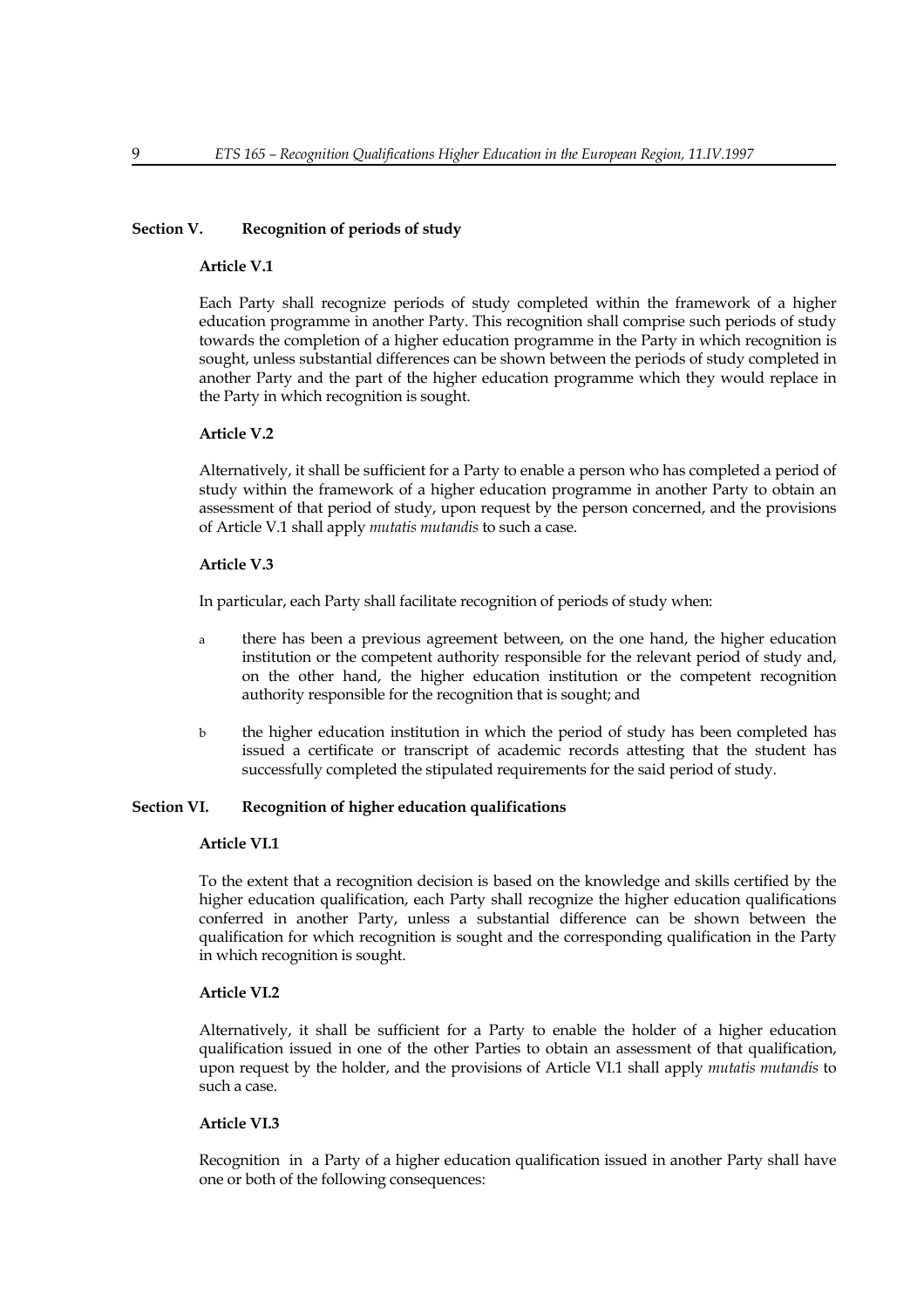- a access to further higher education studies, including relevant examinations, and/or to preparations for the doctorate, on the same conditions as those applicable to holders of qualifications of the Party in which recognition is sought;
- b the use of an academic title, subject to the laws and regulations of the Party or a jurisdiction thereof, in which recognition is sought.

 In addition, recognition may facilitate access to the labour market subject to laws and regulations of the Party, or a jurisdiction thereof, in which recognition is sought.

# **Article VI.4**

 An assessment in a Party of a higher education qualification issued in another Party may take the form of:

- a advice for general employment purposes;
- b advice to an educational institution for the purpose of admission into its programmes;
- c advice to any other competent recognition authority.

# **Article VI.5**

 Each Party may make the recognition of higher education qualifications issued by foreign educational institutions operating in its territory contingent upon specific requirements of national legislation or specific agreements concluded with the Party of origin of such institutions.

# **Section VII. Recognition of qualifications held by refugees, displaced persons and persons in a refugee-like situation**

### **Article VII**

 Each Party shall take all feasible and reasonable steps within the framework of its education system and in conformity with its constitutional, legal, and regulatory provisions to develop procedures designed to assess fairly and expeditiously whether refugees, displaced persons and persons in a refugee-like situation fulfil the relevant requirements for access to higher education, to further higher education programmes or to employment activities, even in cases in which the qualifications obtained in one of the Parties cannot be proven through documentary evidence.

# **Section VIII. Information on the assessment of higher education institutions and programmes**

### **Article VIII.1**

 Each Party shall provide adequate information on any institution belonging to its higher education system, and on any programme operated by these institutions, with a view to enabling the competent authorities of other Parties to ascertain whether the quality of the qualifications issued by these institutions justifies recognition in the Party in which recognition is sought. Such information shall take the following form: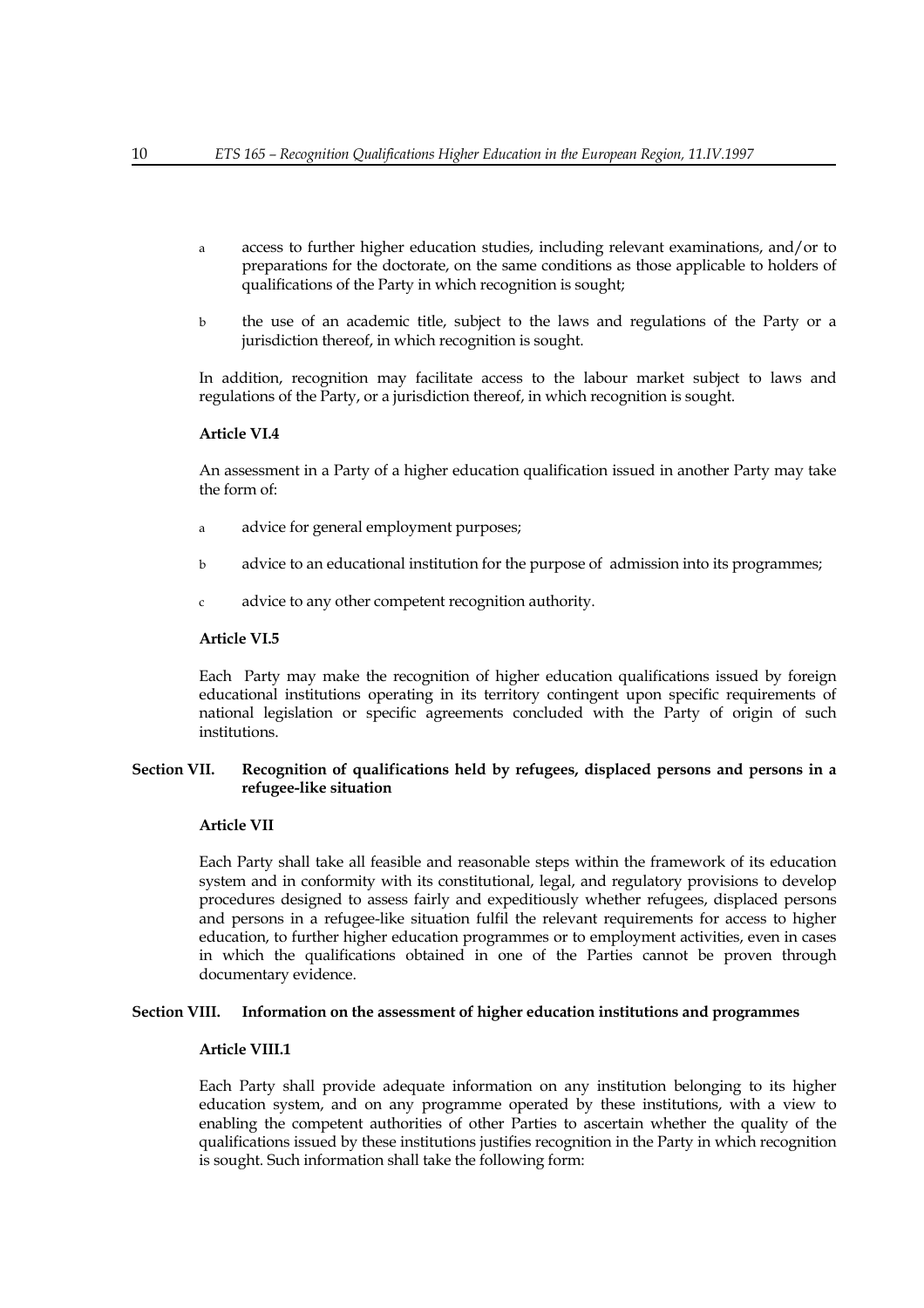- a in the case of Parties having established a system of formal assessment of higher education institutions and programmes: information on the methods and results of this assessment, and of the standards of quality specific to each type of higher education institution granting, and to programmes leading to, higher education qualifications;
- b in the case of Parties which have not established a system of formal assessment of higher education institutions and programmes: information on the recognition of the various qualifications obtained at any higher education institution, or within any higher education programme, belonging to their higher education systems.

# **Article VIII.2**

 Each Party shall make adequate provisions for the development, maintenance and provision of:

- a an overview of the different types of higher education institutions belonging to its higher education system, with the typical characteristics of each type of institution;
- b a list of recognized institutions (public and private) belonging to its higher education system, indicating their powers to award different types of qualifications and the requirements for gaining access to each type of institution and programme;
- c a description of higher education programmes;
- d a list of educational institutions located outside its territory which the Party considers as belonging to its education system.

### **Section IX. Information on recognition matters**

### **Article IX.1**

 In order to facilitate the recognition of qualifications concerning higher education, the Parties undertake to establish transparent systems for the complete description of the qualifications obtained.

# **Article IX.2**

- 1 Acknowledging the need for relevant, accurate and up-to-date information, each Party shall establish or maintain a national information centre and shall notify one of the depositaries of its establishment, or of any changes affecting it.
- 2 In each Party, the national information centre shall:
	- a facilitate access to authoritative and accurate information on the higher education system and qualifications of the country in which it is located;
	- b facilitate access to information on the higher education systems and qualifications of the other Parties;
	- c give advice or information on recognition matters and assessment of qualifications, in accordance with national laws and regulations.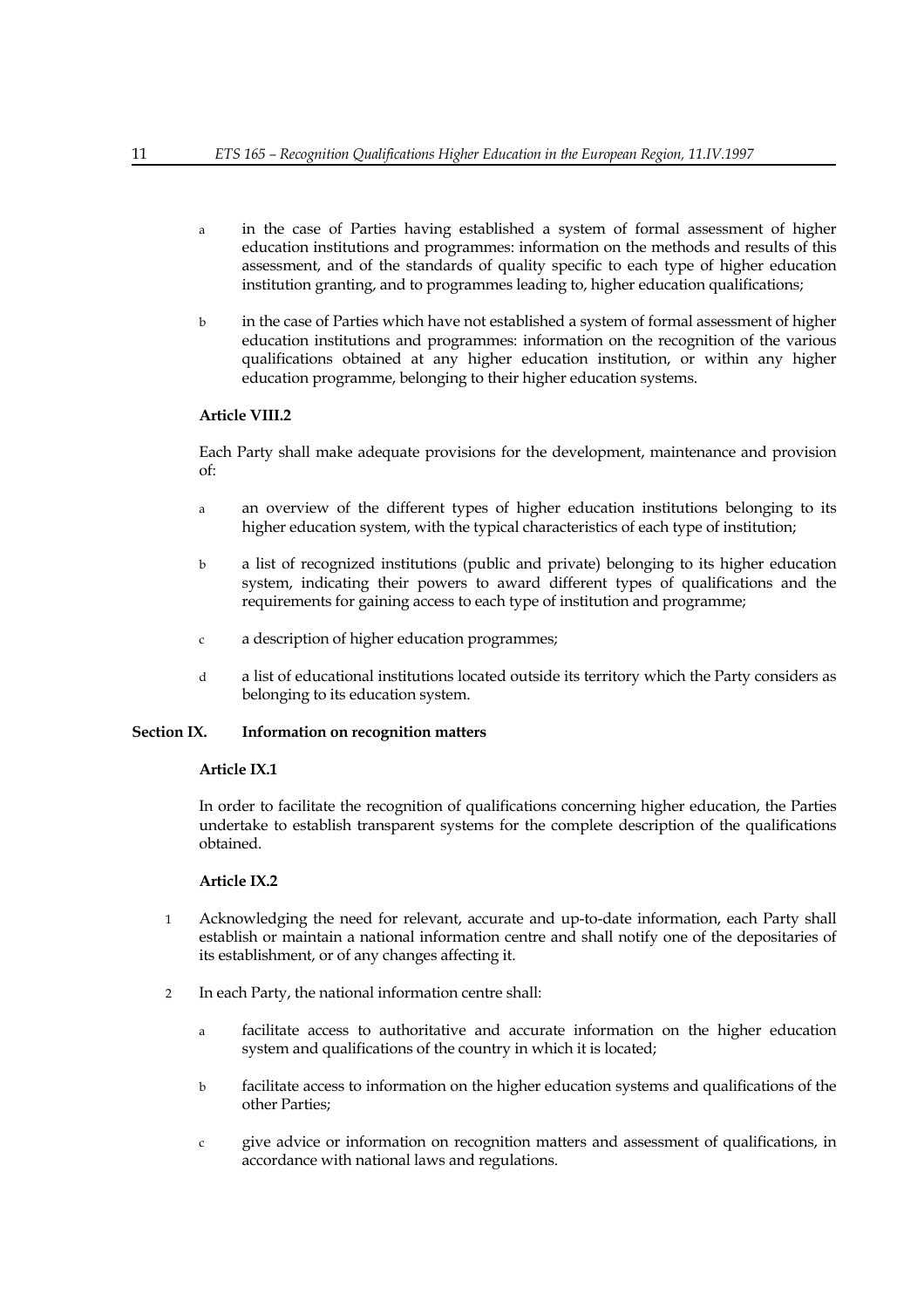3 Every national information centre shall have at its disposal the necessary means to enable it to fulfil its functions.

# **Article IX.3**

 The Parties shall promote, through the national information centres or otherwise, the use of the UNESCO/Council of Europe Diploma Supplement or any other comparable document by the higher education institutions of the Parties.

### **Section X. Implementation mechanisms**

# **Article X.1**

 The following bodies shall oversee, promote and facilitate the implementation of the Convention:

- a the Committee of the Convention on the Recognition of Qualifications concerning Higher Education in the European Region;
- b the European Network of National Information Centres on academic mobility and recognition (the ENIC Network), established by decision of the Committee of Ministers of the Council of Europe on 9 June 1994 and the UNESCO Regional Committee for Europe on 18 June 1994.

# **Article X.2**

- 1 The Committee of the Convention on the Recognition of Qualifications concerning Higher Education in the European Region (hereafter referred to as "the Committee") is hereby established. It shall be composed of one representative of each Party.
- 2 For the purposes of Article X.2, the term "Party" shall not apply to the European Community.
- 3 The States mentioned in Article XI.1.1 and the Holy See, if they are not Parties to this Convention, the European Community and the President of the ENIC Network may participate in the meetings of the Committee as observers. Representatives of governmental and non-governmental organizations active in the field of recognition in the Region may also be invited to attend meetings of the Committee as observers.
- 4 The President of the UNESCO Regional Committee for the Application of the Convention on the Recognition of Studies, Diplomas and Degrees concerning Higher Education in the States belonging to the Europe Region shall also be invited to participate in the meetings of the Committee as an observer.
- 5 The Committee shall promote the application of this Convention and shall oversee its implementation. To this end it may adopt, by a majority of the Parties, recommendations, declarations, protocols and models of good practice to guide the competent authorities of the Parties in their implementation of the Convention and in their consideration of applications for the recognition of higher education qualifications. While they shall not be bound by such texts, the Parties shall use their best endeavours to apply them, to bring the texts to the attention of the competent authorities and to encourage their application. The Committee shall seek the opinion of the ENIC Network before making its decisions.
- 6 The Committee shall report to the relevant bodies of the Council of Europe and UNESCO.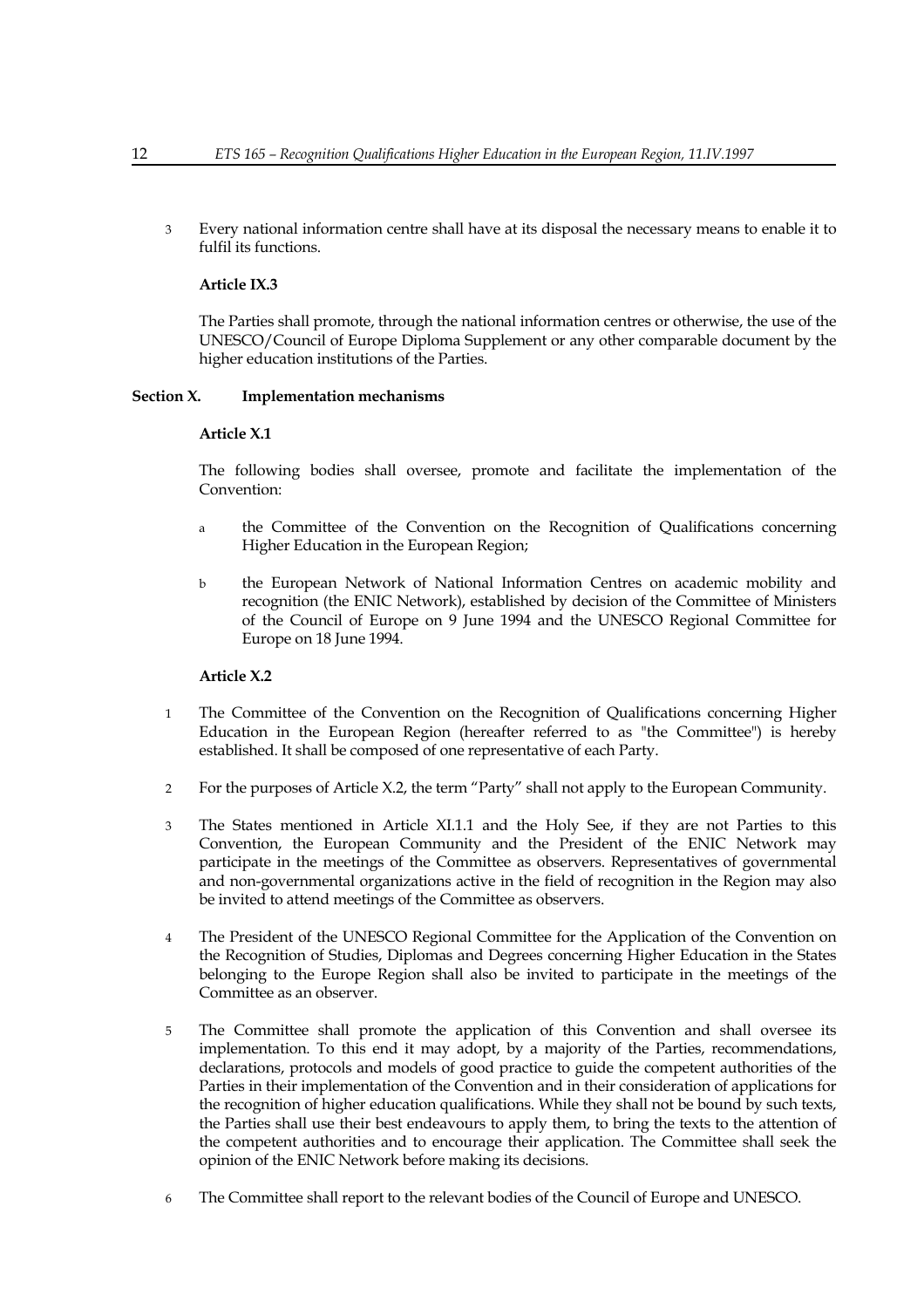- 7 The Committee shall maintain links to the UNESCO Regional Committees for the Application of Conventions on the Recognition of Studies, Diplomas and Degrees in Higher Education adopted under the auspices of UNESCO.
- 8 A majority of the Parties shall constitute a quorum.
- 9 The Committee shall adopt its Rules of Procedure. It shall meet in ordinary session at least every three years. The Committee shall meet for the first time within a year of the entry into force of this Convention.
- 10 The Secretariat of the Committee shall be entrusted jointly to the Secretary General of the Council of Europe and to the Director-General of UNESCO.

# **Article X.3**

- 1 Each Party shall appoint as a member of the European network of national information centres on academic mobility and recognition (the ENIC Network) the national information centre established or maintained under Article IX.2. In cases in which more than one national information centre is established or maintained in a Party under Article IX.2, all these shall be members of the Network, but the national information centres concerned shall dispose of only one vote.
- 2 The ENIC Network shall, in its composition restricted to national information centres of the Parties to this Convention, uphold and assist the practical implementation of the Convention by the competent national authorities. The Network shall meet at least once a year in plenary session. It shall elect its President and Bureau in accordance with its terms of reference.
- 3 The Secretariat of the ENIC Network shall be entrusted jointly to the Secretary General of the Council of Europe and to the Director-General of UNESCO.
- 4 The Parties shall cooperate, through the ENIC Network, with the national information centres of other Parties, especially by enabling them to collect all information of use to the national information centres in their activities relating to academic recognition and mobility.

# **Section XI. Final clauses**

# **Article XI.1**

- 1 This Convention shall be open for signature by:
	- a the member States of the Council of Europe;
	- b the member States of the UNESCO Europe Region;
	- c any other signatory, contracting State or party to the European Cultural Convention of the Council of Europe and/or to the UNESCO Convention on the Recognition of Studies, Diplomas and Degrees concerning Higher Education in the States belonging to the Europe Region,

 which have been invited to the Diplomatic Conference entrusted with the adoption of this Convention.

2 These States and the Holy See may express their consent to be bound by: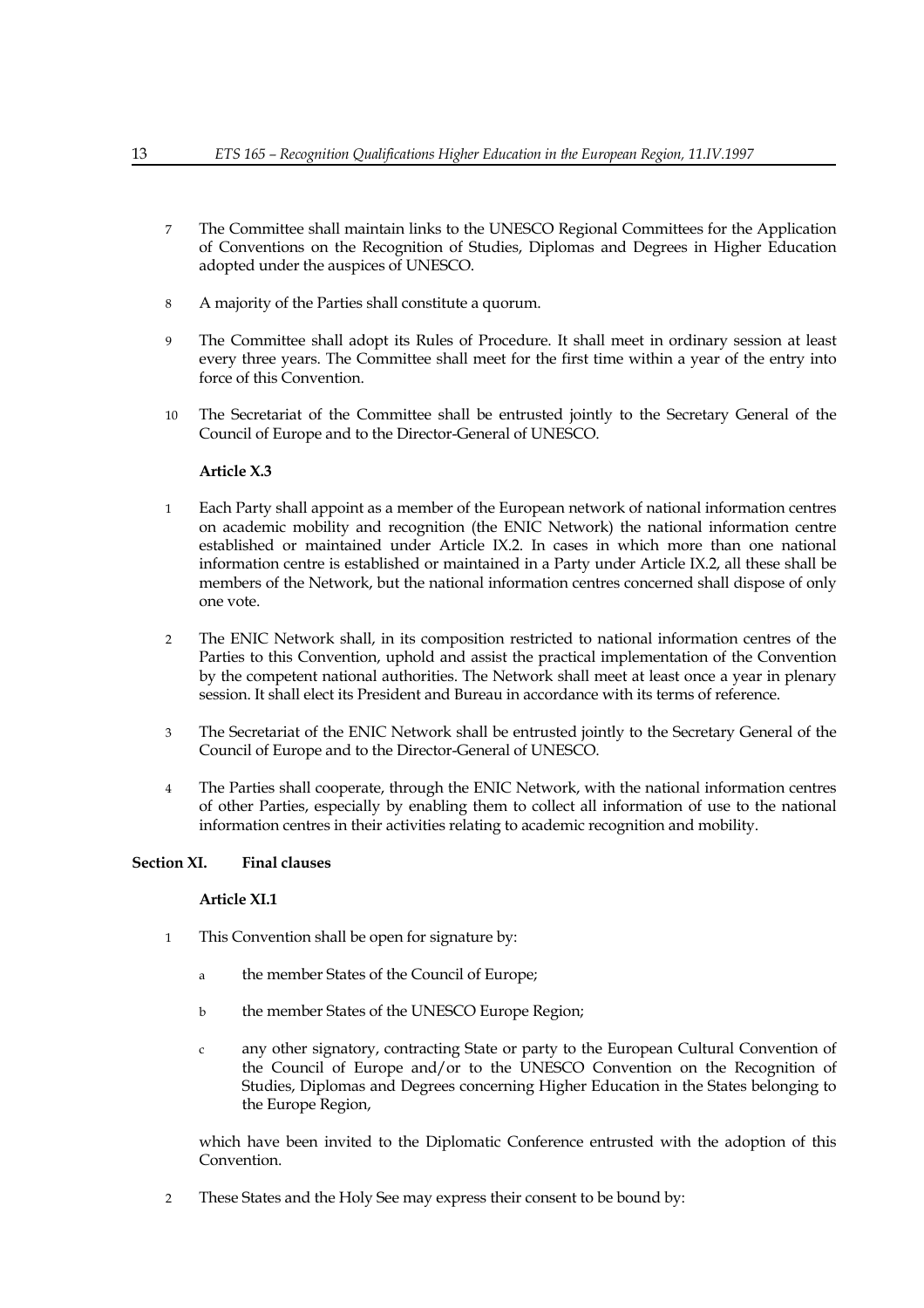- a signature without reservation as to ratification, acceptance or approval; or
- b signature, subject to ratification, acceptance or approval, followed by ratification, acceptance or approval; or
- c accession.
- 3 Signatures shall be made with one of the depositaries. Instruments of ratification, acceptance, approval or accession shall be deposited with one of the depositaries.

# **Article XI.2**

 This Convention shall enter into force on the first day of the month following the expiration of the period of one month after five States, including at least three member States of the Council of Europe and/or the UNESCO Europe Region, have expressed their consent to be bound by the Convention. It shall enter into force for each other State on the first day of the month following the expiration of the period of one month after the date of expression of its consent to be bound by the Convention.

# **Article XI.3**

- 1 After the entry into force of this Convention, any State other than those falling into one of the categories listed under Article XI.1 may request accession to this Convention. Any request to this effect shall be addressed to one of the depositaries, who shall transmit it to the Parties at least three months before the meeting of the Committee of the Convention on the Recognition of Qualifications concerning Higher Education in the European Region. The depositary shall also inform the Committee of Ministers of the Council of Europe and the Executive Board of UNESCO.
- 2 The decision to invite a State which so requests to accede to this Convention shall be taken by a two-thirds majority of the Parties.
- 3 After the entry into force of this Convention the European Community may accede to it following a request by its member States, which shall be addressed to one of the depositaries. In this case, Article XI.3.2 shall not apply.
- 4 In respect of any acceding States or the European Community, the Convention shall enter into force on the first day of the month following the expiration of the period of one month after the deposit of the instrument of accession with one of the depositaries.

### **Article XI.4**

 1 Parties to this Convention which are at the same time parties to one or more of the following Conventions:

 European Convention on the Equivalence of Diplomas leading to Admission to Universities (1953, ETS No. 15), and its Protocol (1964, ETS No. 49);

European Convention on the Equivalence of Periods of University Study (1956, ETS No. 21);

 European Convention on the Academic Recognition of University Qualifications (1959, ETS No. 32);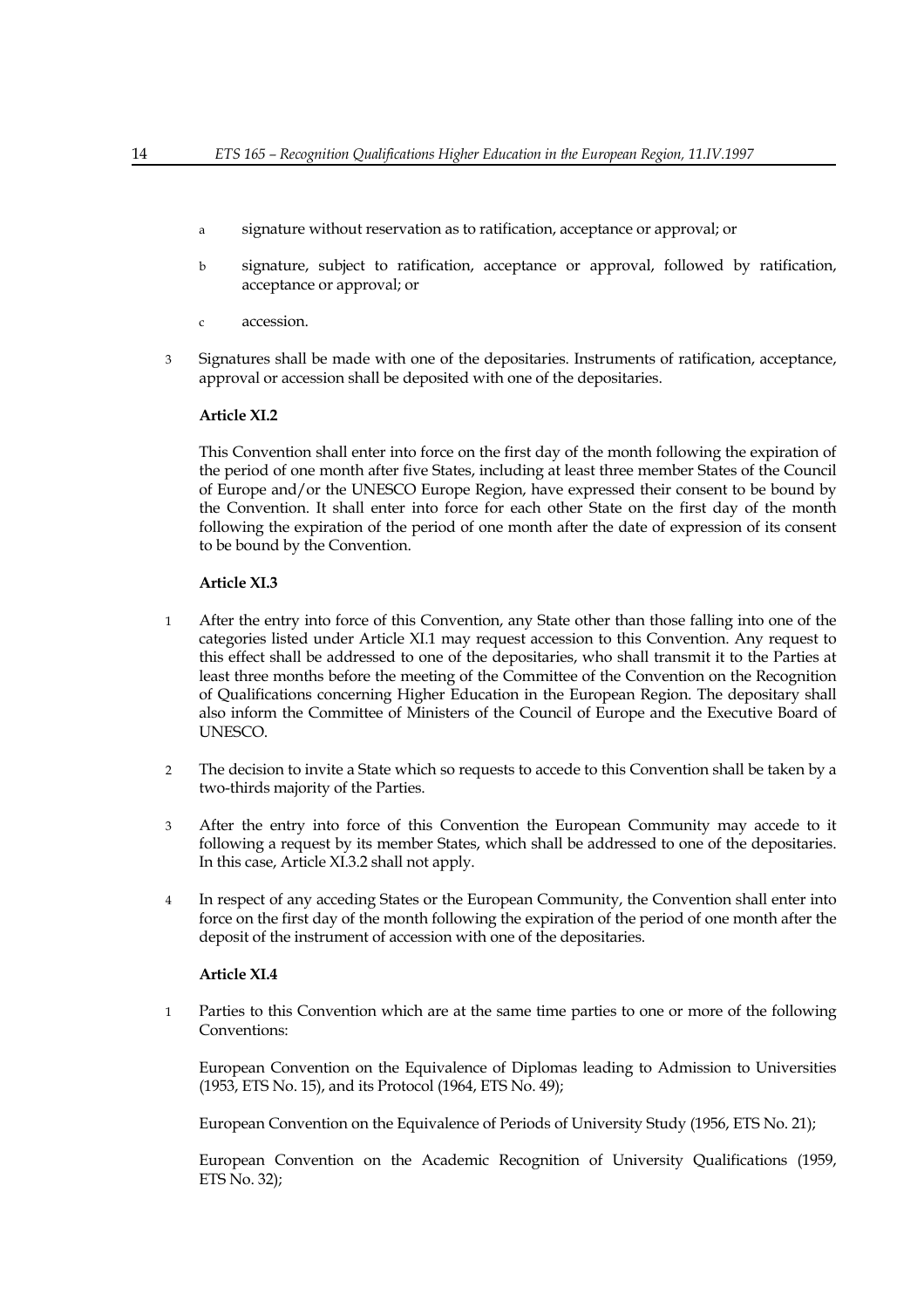International Convention on the Recognition of Studies, Diplomas and Degrees in Higher Education in the Arab and European States bordering on the Mediterranean (1976);

 Convention on the Recognition of Studies, Diplomas and Degrees concerning Higher Education in the States belonging to the Europe Region (1979);

 European Convention on the General Equivalence of Periods of University Study (1990, ETS No. 138),

- a shall apply the provisions of the present Convention in their mutual relations;
- b shall continue to apply the above mentioned Conventions to which they are a party in their relations with other States party to those Conventions but not to the present Convention.
- 2 The Parties to this Convention undertake to abstain from becoming a party to any of the Conventions mentioned in paragraph 1, to which they are not already a party, with the exception of the International Convention on the Recognition of Studies, Diplomas and Degrees in Higher Education in the Arab and European States bordering on the Mediterranean.

# **Article XI.5**

- 1 Any State may, at the time of signature or when depositing its instrument of ratification, acceptance, approval or accession, specify the territory or territories to which this Convention shall apply.
- 2 Any State may, at any later date, by a declaration addressed to one of the depositaries, extend the application of this Convention to any other territory specified in the declaration. In respect of such territory the Convention shall enter into force on the first day of the month following the expiration of a period of one month after the date of receipt of such declaration by the depositary.
- 3 Any declaration made under the two preceding paragraphs may, in respect of any territory specified in such declaration, be withdrawn by a notification addressed to one of the depositaries. The withdrawal shall become effective on the first day of the month following the expiration of a period of one month after the date of receipt of such notification by the depositary.

# **Article XI.6**

- 1 Any Party may, at any time, denounce this Convention by means of a notification addressed to one of the depositaries.
- 2 Such denunciation shall become effective on the first day of the month following the expiration of a period of twelve months after the date of receipt of the notification by the depositary. However, such denunciation shall not affect recognition decisions taken previously under the provisions of this Convention.
- 3 Termination or suspension of the operation of this Convention as a consequence of a violation by a Party of a provision essential to the accomplishment of the object or purpose of this Convention shall be addressed in accordance with international law.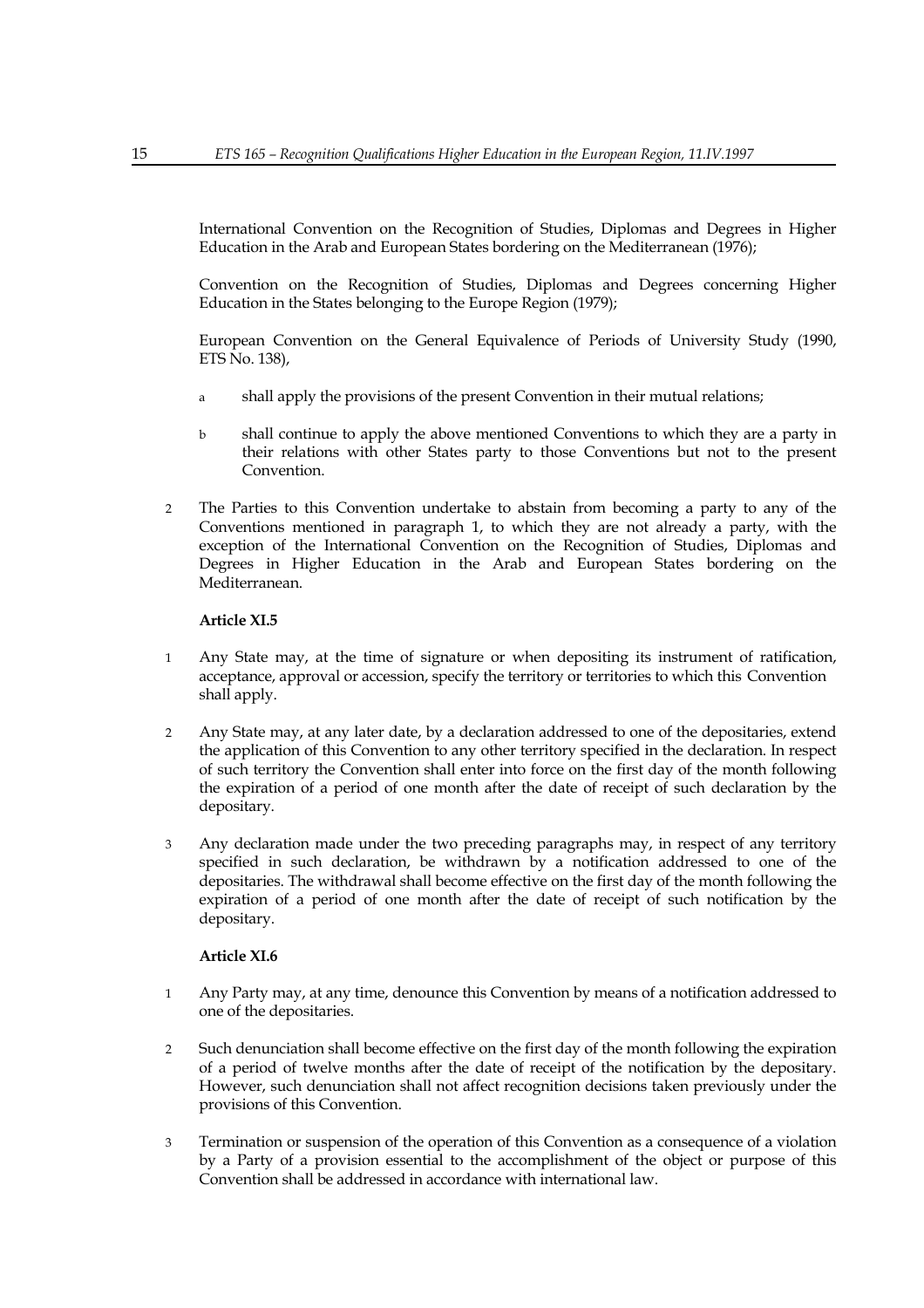# **Article XI.7**

 1 Any State, the Holy See or the European Community may, at the time of signature or when depositing its instrument of ratification, acceptance, approval or accession, declare that it reserves the right not to apply, in whole or in part, one or more of the following Articles of this Convention:

 Article IV.8 Article V.3 Article VI.3 Article VIII.2 Article IX.3

No other reservation may be made.

- 2 Any Party which has made a reservation under the preceding paragraph may wholly or partly withdraw it by means of a notification addressed to one of the depositaries. The withdrawal shall take effect on the date of receipt of such notification by the depositary.
- 3 A Party which has made a reservation in respect of a provision of this Convention may not claim the application of that provision by any other Party; it may, however, if its reservation is partial or conditional, claim the application of that provision in so far as it has itself accepted it.

# **Article XI.8**

- 1 Draft amendments to this Convention may be adopted by the Committee of the Convention on the Recognition of Qualifications concerning Higher Education in the European Region by a two-thirds majority of the Parties. Any draft amendment so adopted shall be incorporated into a Protocol to this Convention. The Protocol shall specify the modalities for its entry into force which, in any event, shall require the expression of consent by the Parties to be bound by it.
- 2 No amendment may be made to Section III of this Convention under the procedure of paragraph 1 above.
- 3 Any proposal for amendments shall be communicated to one of the depositaries, who shall transmit it to the Parties at least three months before the meeting of the Committee. The depositary shall also inform the Committee of Ministers of the Council of Europe and the Executive Board of UNESCO.

### **Article XI.9**

- 1 The Secretary General of the Council of Europe and the Director-General of the United Nations Educational, Scientific and Cultural Organization shall be the depositaries of this Convention.
- 2 The depositary with whom an act, notification or communication has been deposited shall notify the Parties to this Convention, as well as the other member States of the Council of Europe and/or of the UNESCO Europe Region of:
	- a any signature;
	- b the deposit of any instrument of ratification, acceptance, approval or accession;